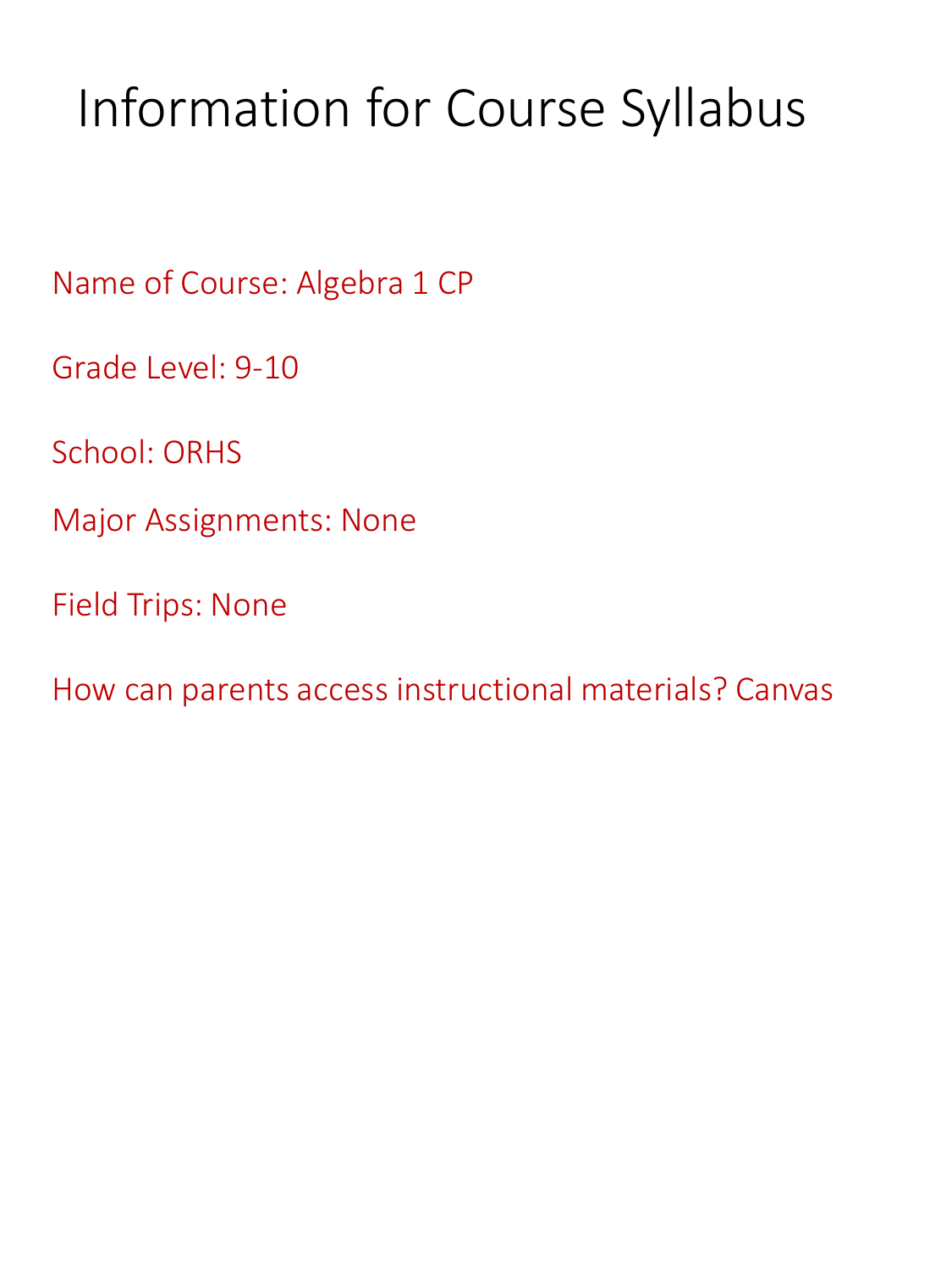# **Term 1**

**A1.N.Q.A.2** Identify, interpret, and justify appropriate quantities for the purpose of descriptive modeling.

**A1.A.CED.A.2** Create equations in two or more variables to represent relationships between quantities; graph equations with two variables on coordinate axes with labels and scales.

**A1.A.CED.A.3** Represent constraints by equations or inequalities and by systems of equations and/or inequalities, and interpret solutions as viable or nonviable options in a modeling context.

**A1.A.CED.A.4** Rearrange formulas to highlight a quantity of interest, using the same reasoning as in solving equations.

**A1.F.LE.A.2** Construct linear and exponential functions, including arithmetic and geometric sequences, given a graph, a table, a description of a relationship, or inputoutput pairs.

**A1.A.REI.D.5** Understand that the graph of an equation in two variables is the set of all its solutions plotted in the coordinate plane, often forming a curve (which could be a line).

**A1.A.REI.A.1** Explain each step in solving an equation as following from the equality of numbers asserted at the previous step, starting from the assumption that the original equation has a solution. Construct a viable argument to justify a solution method.

**A1.A.REI.B.2** Solve linear equations and inequalities in one variable, including equations with coefficients represented by letters.

**A1.A.REI.C.4** Write and solve a system of linear equations in context.

**A1.A.SSE.A.1** Interpret expressions that represent a quantity in terms of its context.

- **a.** Interpret parts of an expression, such as terms, factors, and coefficients.
- **b.** Interpret complicated expressions by viewing one or more of their parts as a single entity.

**A1.A.REI.D.7** Graph the solutions to a linear inequality in two variables as a half-plane (excluding the boundary in the case of a strict inequality), and graph the solution set to a system of linear inequalities in two variables as the intersection of the corresponding halfplanes.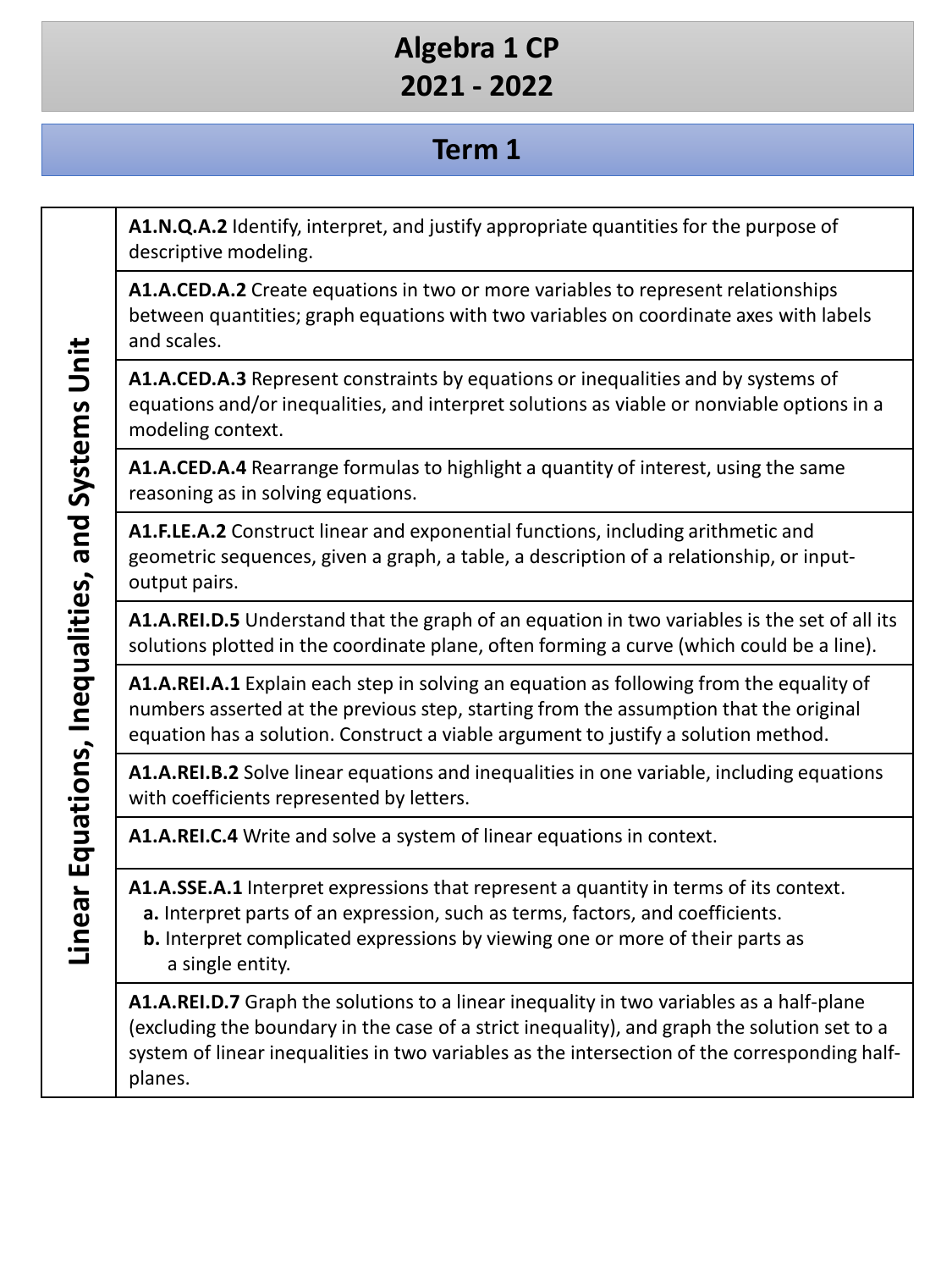# **Term 1**

**A1.F.IF.A.1** Understand that a function from one set (called the domain) to another set (called the range) assigns to each element of the domain exactly one element of the range. If *f* is a function and *x* is an element of its domain, then *f*(*x*) denotes the output of *f*  corresponding to the input *x*. The graph of *f* is the graph of the equation  $y = f(x)$ .

**A1.F.IF.A.2** Use function notation, evaluate functions for inputs in their domains, and interpret statements that use function notation in terms of a context.

**A1.F.IF.B.3** For a function that models a relationship between two quantities, interpret key features of graphs and tables in terms of the quantities, and sketch graphs showing key features given a verbal description of the relationship.

**A1.F.IF.B.4** Relate the domain of a function to its graph and, where applicable, to the quantitative relationship it describes.

**A1.F.IF.B.5** Calculate and interpret the average rate of change of a function (presented symbolically or as a table) over a specified interval. Estimate the rate of change from a graph.

**A1.F.IF.C.6** Graph functions expressed symbolically and show key features of the graph, by hand and using technology.

**a.** Graph linear and quadratic functions and show intercepts, maxima, and minima. **b**. Graph square root, cube root, and piecewise-defined functions, including step functions and absolute value functions.

**A1.F.BF.A.1** Write a function that describes a relationship between two quantities. **a**. Determine an explicit expression, a recursive process, or steps for calculation from a context.

**A1.A.REI.A.1** Explain each step in solving an equation as following from the equality of numbers asserted at the previous step, starting from the assumption that the original equation has a solution. Construct a viable argument to justify a solution method.

**A1.A.REI.D.6** Explain why the *x*-coordinates of the points where the graphs of the equations  $y = f(x)$  and  $y = g(x)$  intersect are the solutions of the equation  $f(x) = g(x)$ ; find the approximate solutions using technology.

**Functions Unit Functions Unit**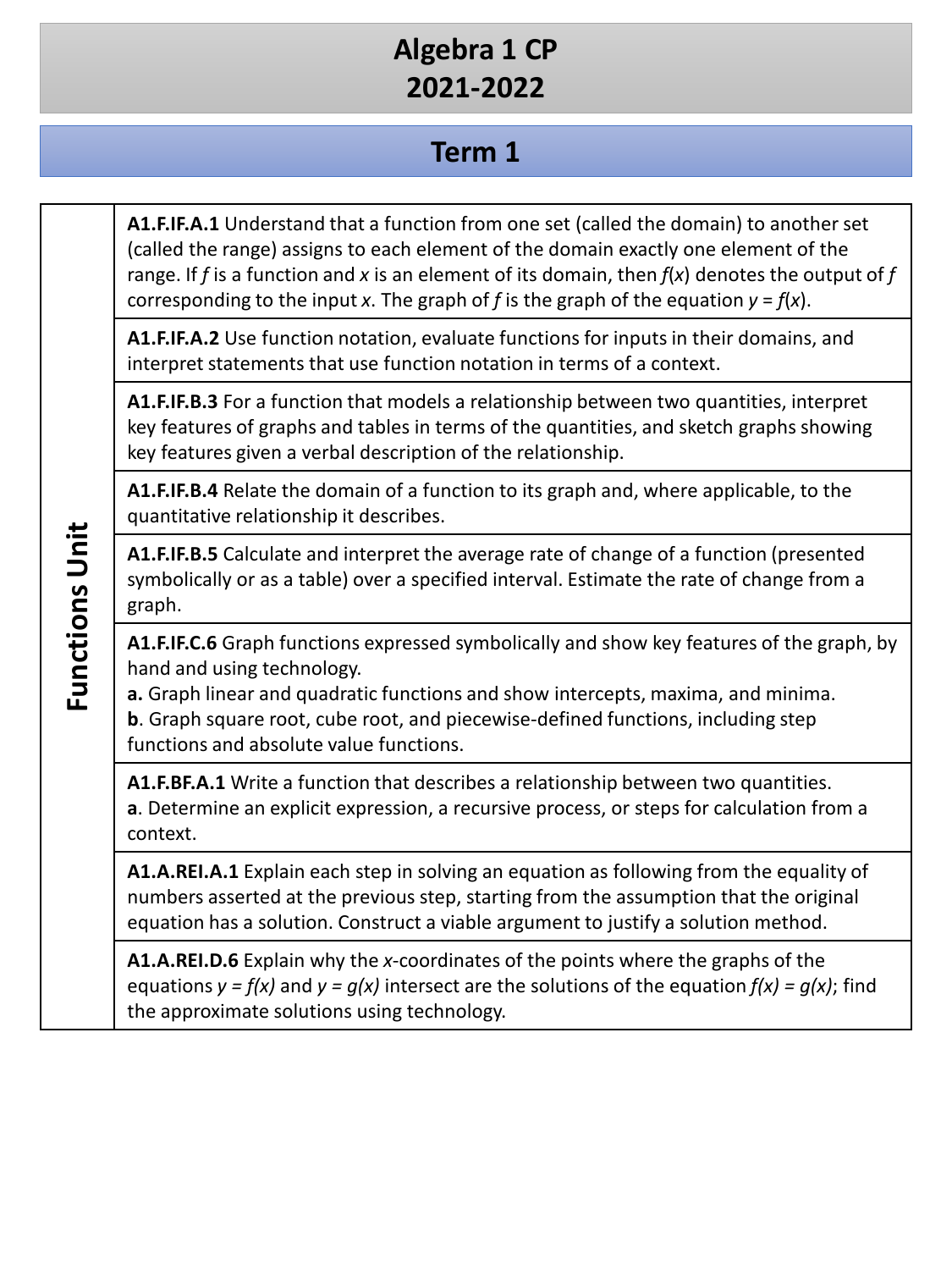# **Term 1**

**A1.N.Q.A.1** Use units as a way to understand problems and to guide the solution of multistep problems; choose and interpret units consistently in formulas; choose and interpret the scale and the origin in graphs and data displays.

**A1.N.Q.A.2** Identify, interpret, and justify appropriate quantities for the purpose of descriptive modeling.

**A1.A.SSE.A.1** Interpret expressions that represent a quantity in terms of its context.

- **a.** Interpret parts of an expression, such as terms, factors, and coefficients.
- **b.** Interpret complicated expressions by viewing one or more of their parts as a single entity.

**A1.A.SSE.B.3** Choose and produce an equivalent form of an expression to reveal and explain properties of the quantity represented by the expression.

**c.** Use the properties of exponents to rewrite exponential expressions.

**A1.A.CED.A.2** Create equations in two or more variables to represent relationships between quantities; graph equations with two variables on coordinate axes with labels and scales.

**A1.F.BF.A.1** Write a function that describes a relationship between two quantities. **a**. Determine an explicit expression, a recursive process, or steps for calculation from a context.

**A1.F.IF.A.2** Use function notation, evaluate functions for inputs in their domains, and interpret statements that use function notation in terms of a context.

**A1.F.IF.B.3** For a function that models a relationship between two quantities, interpret key features of graphs and tables in terms of the quantities, and sketch graphs showing key features given a verbal description of the relationship.

**A1.F.IF.B.4** Relate the domain of a function to its graph and, where applicable, to the quantitative relationship it describes.

**A1.F.IF.B.5** Calculate and interpret the average rate of change of a function (presented symbolically or as a table) over a specified interval. Estimate the rate of change from a graph.

**A1.F.IF.C.6** Graph functions expressed symbolically and show key features of the graph, by hand and using technology.

**a.** Graph linear and quadratic functions and show intercepts, maxima, and minima. **b**. Graph square root, cube root, and piecewise-defined functions, including step functions and absolute value functions.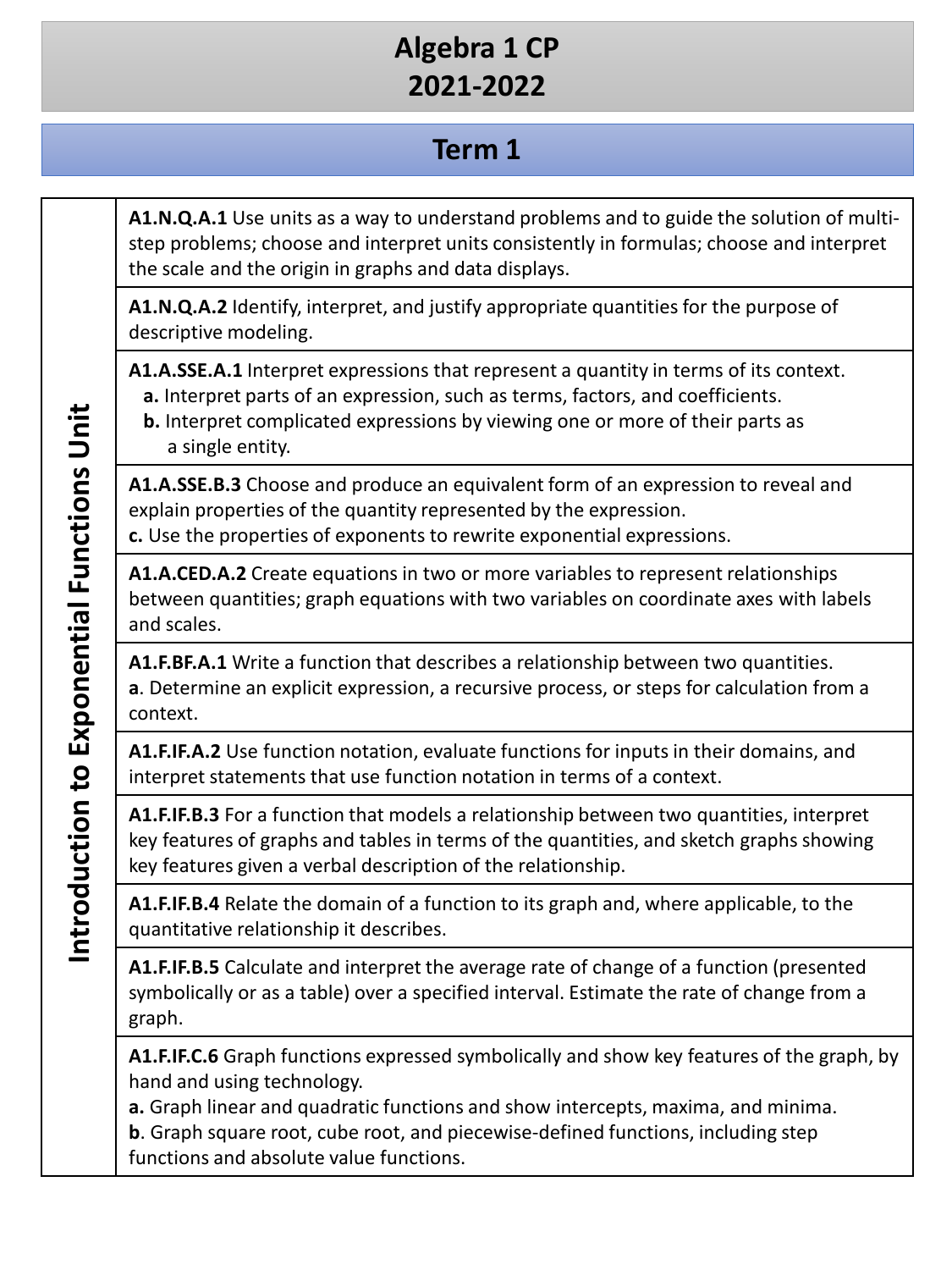#### **Term 1**

**A1.F.IF.C.7** Graph functions expressed algebraically and show key features of the graph by **Introduction to Exponential Functions Unit**  Introduction to Exponential Functions Unit hand and using technology. **A1.F.LE.A.1** Distinguish between situations that can be modeled with linear functions and with exponential functions. **a.** Recognize that linear functions grow by equal differences over equal intervals and that exponential functions grow by equal factors over equal intervals. **b.** Recognize situations in which one quantity changes at a constant rate per unit interval relative to another. **c.** Recognize situations in which a quantity grows or decays by a constant factor per unit interval relative to another. **Cont. A1.F.LE.A.2** Construct linear and exponential functions, including arithmetic and geometric sequences, given a graph, a table, a description of a relationship, or inputoutput pairs. **A1.F.LE.A.3** Observe using graphs and tables that a quantity increasing exponentially eventually exceeds a quantity increasing linearly, quadratically, or (more generally) as a polynomial function. **A1.F.LE.B.4** Interpret the parameters in a linear or exponential function in terms of a context. **A1.S.ID.B.4** Represent data on two quantitative variables on a scatter plot, and describe how the variables are related. **a.** Fit a function to the data; use functions fitted to data to solve problems in the context of the data. Use given functions or choose a function suggested by the context.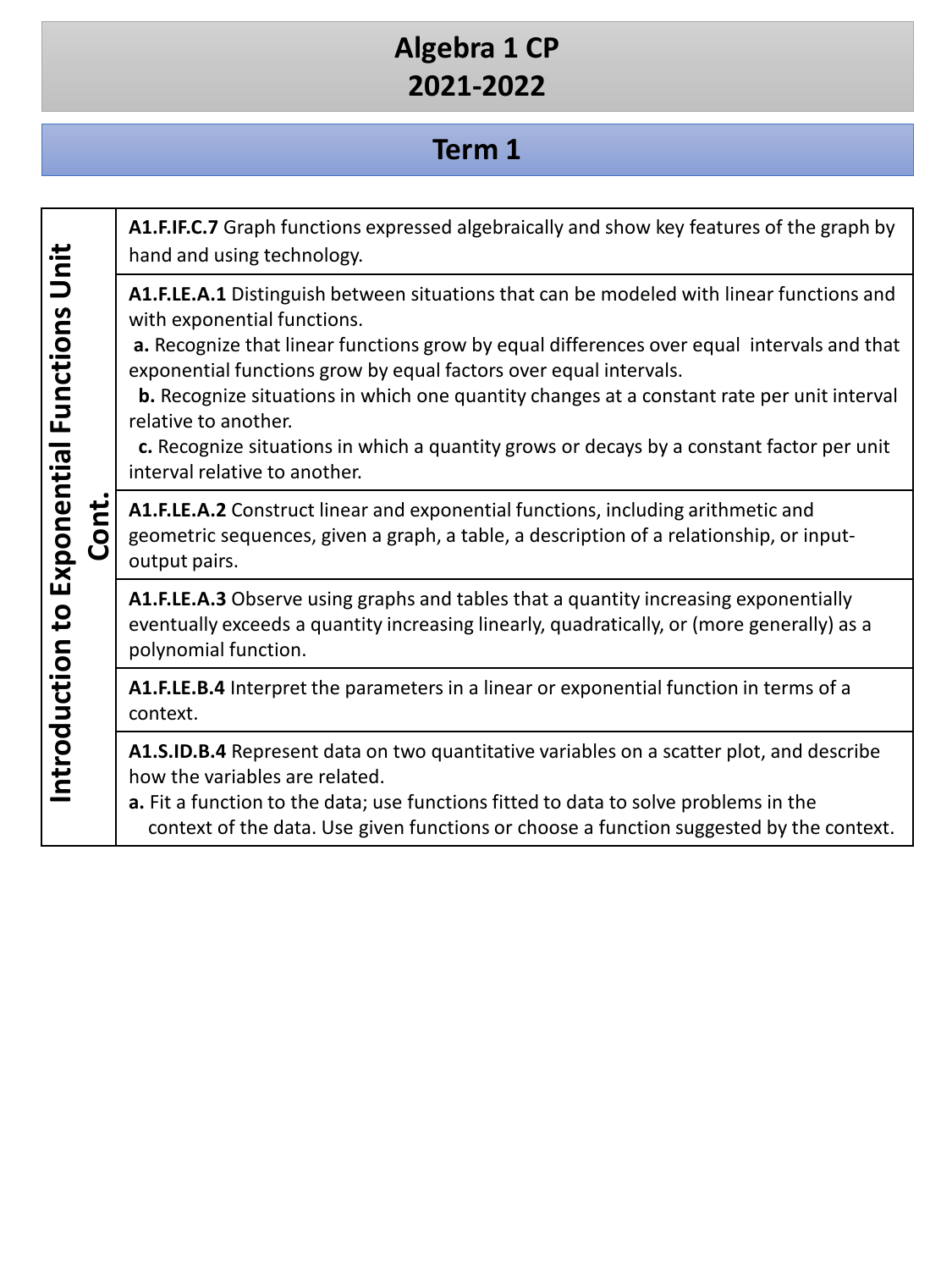# **Term 2**

**A1.A.SSE.A.1** Interpret expressions that represent a quantity in terms of its context.

- **a.** Interpret parts of an expression, such as terms, factors, and coefficients.
- **b.** Interpret complicated expressions by viewing one or more of their parts as a single entity.

**A1.A.SSE.A.2** Use the structure of an expression to identify ways to rewrite it.

**A1.A.SSE.B.3** Choose and produce an equivalent form of an expression to reveal and explain properties of the quantity represented by the expression.

**a.** Factor a quadratic expression to reveal the zeros of the function it defines.

**b.** Complete the square in a quadratic expression in the form *Ax2 + Bx + C* to reveal the maximum or minimum value of the function it defines.

**c.** Use the properties of exponents to rewrite exponential expressions.

**A1.F.BF.A.1** Write a function that describes a relationship between two quantities. **a**. Determine an explicit expression, a recursive process, or steps for calculation from a context.

**A1.F.BF.B.2** Identify the effect on the graph of replacing *f(x)* by *f(x) + k*, *k f(x)*, *f(kx)*, and *f(x + k)* for specific values of *k* (both positive and negative); find the value of *k* given the graphs. Experiment with cases and illustrate an explanation of the effects on the graph using technology.

**A1.F.IF.A.2** Use function notation, evaluate functions for inputs in their domains, and interpret statements that use function notation in terms of a context.

**A1.F.IF.B.3** For a function that models a relationship between two quantities, interpret key features of graphs and tables in terms of the quantities, and sketch graphs showing key features given a verbal description of the relationship.

**A1.F.IF.B.4** Relate the domain of a function to its graph and, where applicable, to the quantitative relationship it describes.

**A1.F.IF.C.6** Graph functions expressed symbolically and show key features of the graph, by hand and using technology.

**a.** Graph linear and quadratic functions and show intercepts, maxima, and minima.

**A1.F.IF.C.7** Graph functions expressed algebraically and show key features of the graph by hand and using technology.

**A1.F.IF.C.8** Compare properties of two functions each represented in a different way (algebraically, graphically, numerically in tables, or by verbal descriptions).

**A1.F.LE.A.2** Construct linear and exponential functions, including arithmetic and geometric sequences, given a graph, a table, a description of a relationship, or input-output pairs.

**A1.F.LE.A.3** Observe using graphs and tables that a quantity increasing exponentially eventually exceeds a quantity increasing linearly, quadratically, or (more generally) as a polynomial function.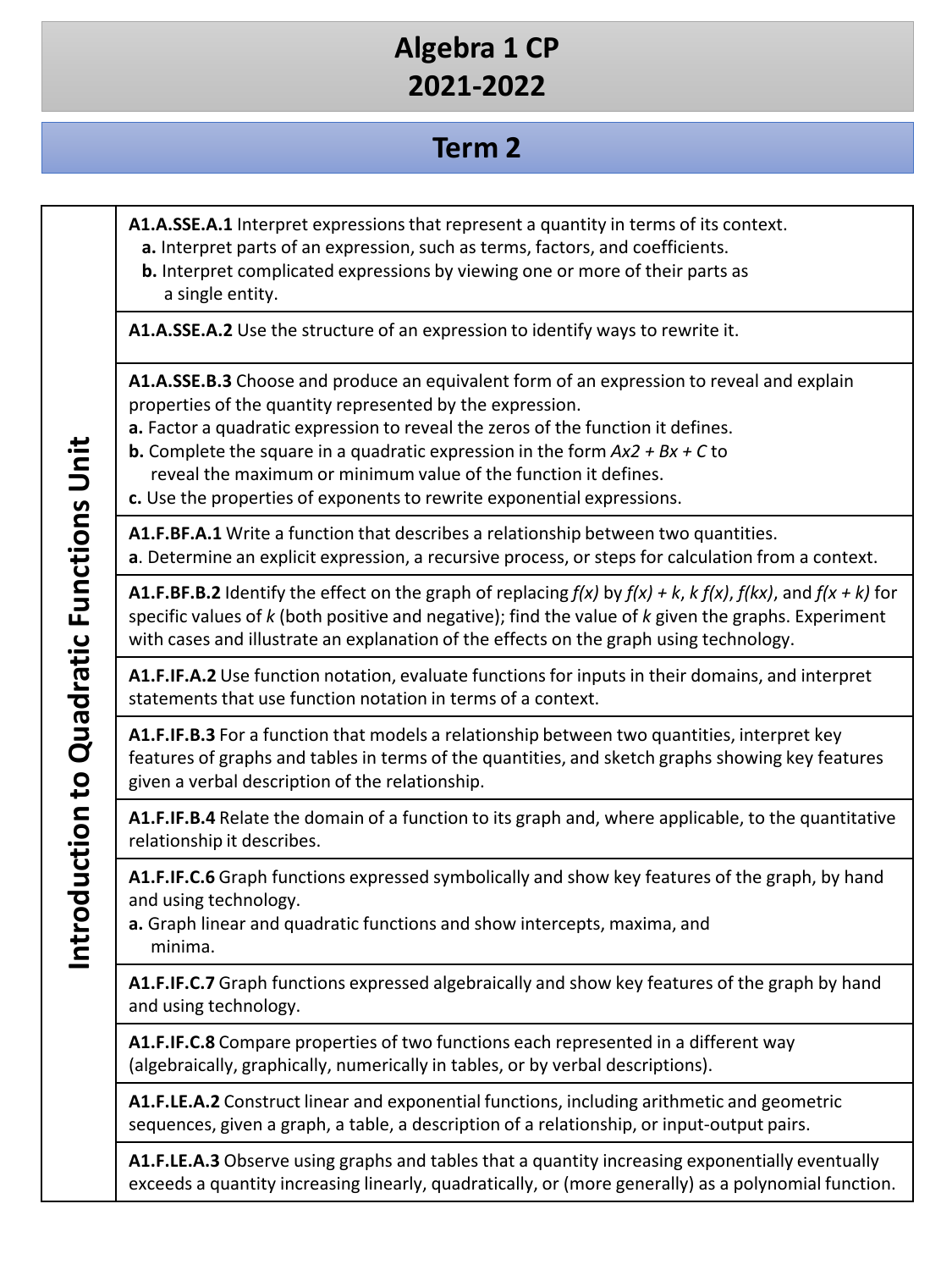# **Term 2**

**A1.A.SSE.A.2** Use the structure of an expression to identify ways to rewrite it.

**A1.A.SSE.B.3** Choose and produce an equivalent form of an expression to reveal and explain properties of the quantity represented by the expression.

**a.** Factor a quadratic expression to reveal the zeros of the function it defines.

**b.** Complete the square in a quadratic expression in the form *Ax2 + Bx + C* to reveal the maximum or minimum value of the function it defines.

**c.** Use the properties of exponents to rewrite exponential expressions.

**A1.A.CED.A.1** Create equations and inequalities in one variable and use them to solve problems.

**A1.A.CED.A.2** Create equations in two or more variables to represent relationships between quantities; graph equations with two variables on coordinate axes with labels and scales.

**A1.A.CED.A.3** Represent constraints by equations or inequalities and by systems of equations and/or inequalities, and interpret solutions as viable or nonviable options in a modeling context.

**A1.A.REI.A.1** Explain each step in solving an equation as following from the equality of numbers asserted at the previous step, starting from the assumption that the original equation has a solution. Construct a viable argument to justify a solution method.

**A1.A.REI.B.3** Solve quadratic equations and inequalities in one variable.

**a.** Use the method of completing the square to rewrite any quadratic equation in *x* into an equation of the form *(x – p)2 = q* that has the same solutions. Derive the quadratic formula from this form.

**b.** Solve quadratic equations by inspection (e.g., for *x2 = 49*), taking square roots, completing the square, knowing and applying the quadratic formula, and factoring, as appropriate to the initial form of the equation. Recognize when the quadratic formula gives complex solutions.

**A1.A.REI.C.4** Write and solve a system of linear equations in context.

**A1.A.REI.D.5** Understand that the graph of an equation in two variables is the set of all its solutions plotted in the coordinate plane, often forming a curve (which could be a line).

**A1.A.REI.D.7** Graph the solutions to a linear inequality in two variables as a half-plane (excluding the boundary in the case of a strict inequality), and graph the solution set to a system of linear inequalities in two variables as the intersection of the corresponding half-planes.

**A1.F.IF.A.2** Use function notation, evaluate functions for inputs in their domains, and interpret statements that use function notation in terms of a context.

**A1.F.IF.B.3** For a function that models a relationship between two quantities, interpret key features of graphs and tables in terms of the quantities, and sketch graphs showing key features given a verbal description of the relationship.